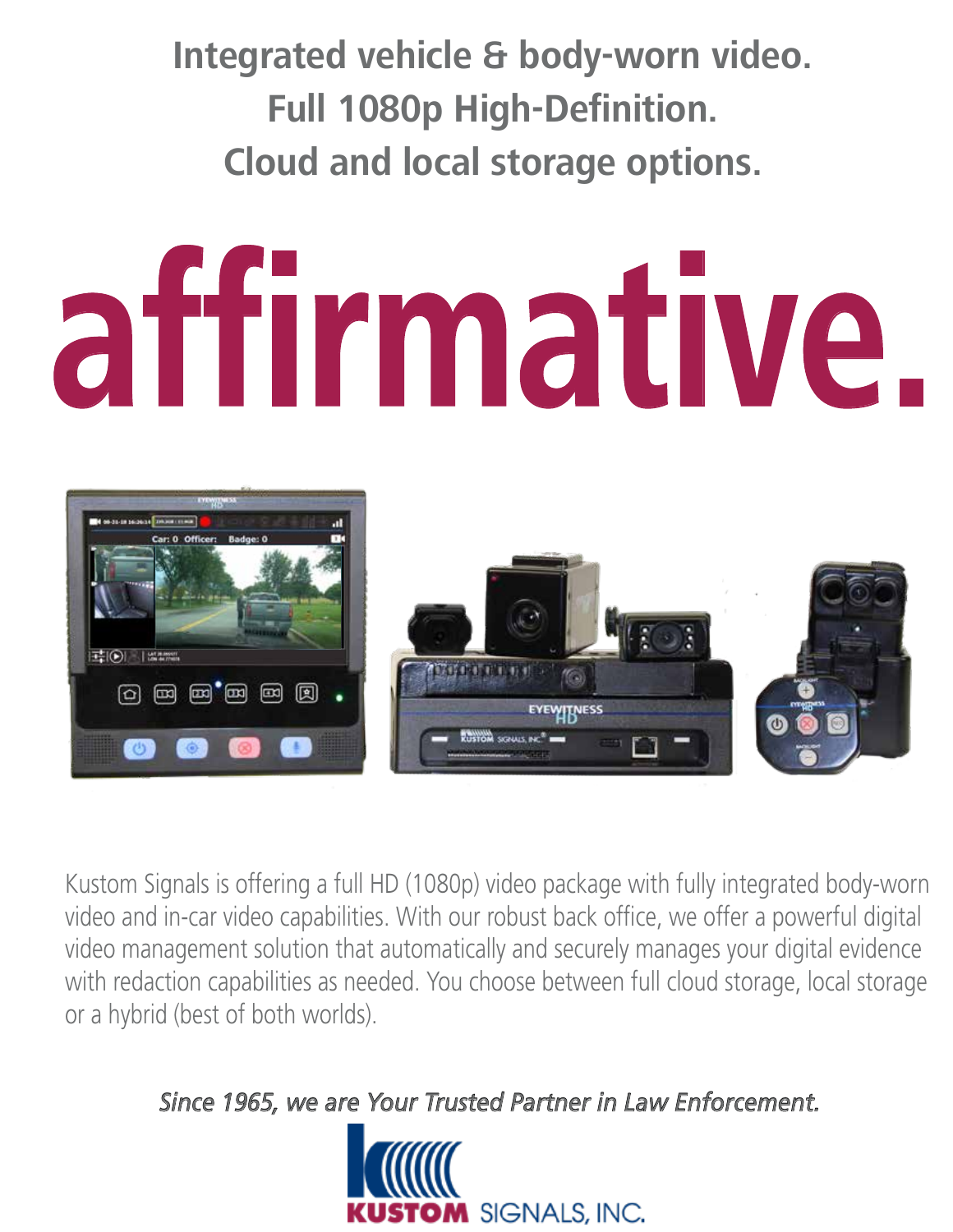# **EYEWITNESS HD**

| Made in USA |  |
|-------------|--|

*Unsurpassed audio & video quality, intuitive user interfaces, configurable to departmental preferences, and capable of integrating Body Worn Video. Eyewitness HD is a trusted and smart choice for ICV buyers.*

# **Intuitive User Interface**

- 7" (18 cm) tablet with intuitive touch screen controller
- Interface with your MDC: includes convenient, compact controller
- Tablet and MDC interface share similar look and feel officers easily transition in mixed fleets
- Simultaneous multi-camera live view and control improves situational awareness
- Add bookmarks, comments, case numbers to files to save time while searching and playing back\*
- Copy a critical recording to USB for priority handling (password protected)\*

# **HD Record Quality**

- Record up to 1080p (true HD) on 2 cameras
- Rear seat camera records SD video to save storage
- Select the resolution/storage combination that is best for your agency: 1080p, 720p, D1 (480p)

# **DVR**

- 3 video channels (2 HD, 1 SD)
- 3 independent audio channels (1 in-car mic, 2 wireless)
- Independent lookback buffer on all channels capturing critical evidence that led to the recording
- Background recording option (records video continuously) captures important information officers may miss $*$
- Secure media restricts access to authorized personnel

# **Configurability**

- Record triggers determine when camera(s) record
- Lookback buffer duration can be unique to each camera
- System can be configured with tablet controller or interfaced with agency MDC, or both
- System can be configured/integrated with body worn video

# **Audio Options**

- Integrate Vantage audio with EyePortal system
- Enable Expanse<sub>nss</sub> audio with current system



Tablet and MDC supports up to 3 cameras



#### **Intuitive user interfaces**

# **Enhanced configurability**

#### **Integrates with BWV**

\* Contact local sales representative for availability. Configuration and specifications subject to change.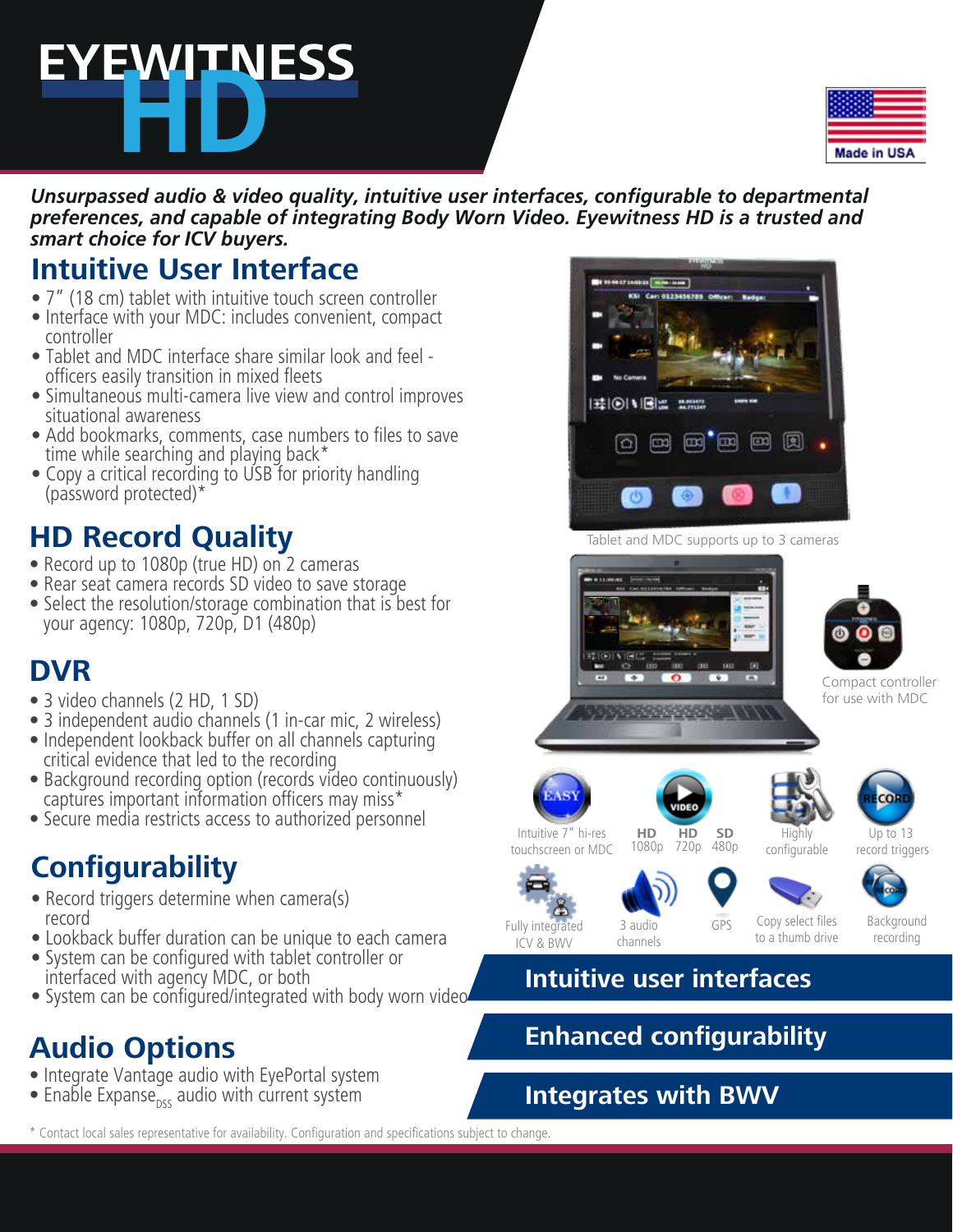

### **Zoom Camera Features**

- Selectable 1080p/720p/480p resolution
- Auto Zoom for close-up video of license plates with minimal interaction
- Wide Dynamic Range with quad-frame multi-exposure for superior performance in high contrast or backlit environments
- Day/Night function switches modes to boost sensitivity in low light
- 2D/3D noise reduction filters video noise for clearer results, especially in low light
- Superior performance and reliability (Sony cameras and Kustom ICV boast 20-years of enviable performance and quality)

# **mini HD Camera Features**

- Selectable 1080p/720p/480p resolution
- Fixed focus and fixed focal length
- Can be used as the primary camera and/or rear/side facing camera
- Minimizes obstruction to the driver and is ideal for tight spaces
- Auto white balance, auto iris, auto backlight compensation
- Wide angle or standard angle camera options

#### **Rear Seat Camera Features**

- SD resolution (720x480)
- Fixed focus and focal length hands-free operation
- Auto day/night mode with IR LED's (record in darkness)
- 90° lens captures passenger compartment
- Integrated mic records audio inside the vehicle



Front Camera & Camera 3, choice of zoom or mini HD



prisoner camera



- Files transfer wired or wirelessly\* to the in-car SSD and can be played, classified and annotated inside the vehicle
- All files transfer to the back office together officers don't have to dock their body cameras back at the station
- Files of the same event recorded by the BWC and ICV are associated for easy retrieval within Eyewitness Data Vault
- EyePortal supports wireless file transfers, bi-directional record activation
- Vantage body camera can provide wireless audio to EyeHD, replacing the standard audio transmitter
- Peer to peer record triggering  $* -$  Limit record activations to paired cameras only





DVR

Rear seat/ Expanse<sub>pss</sub> 900 MHz

EyePortal